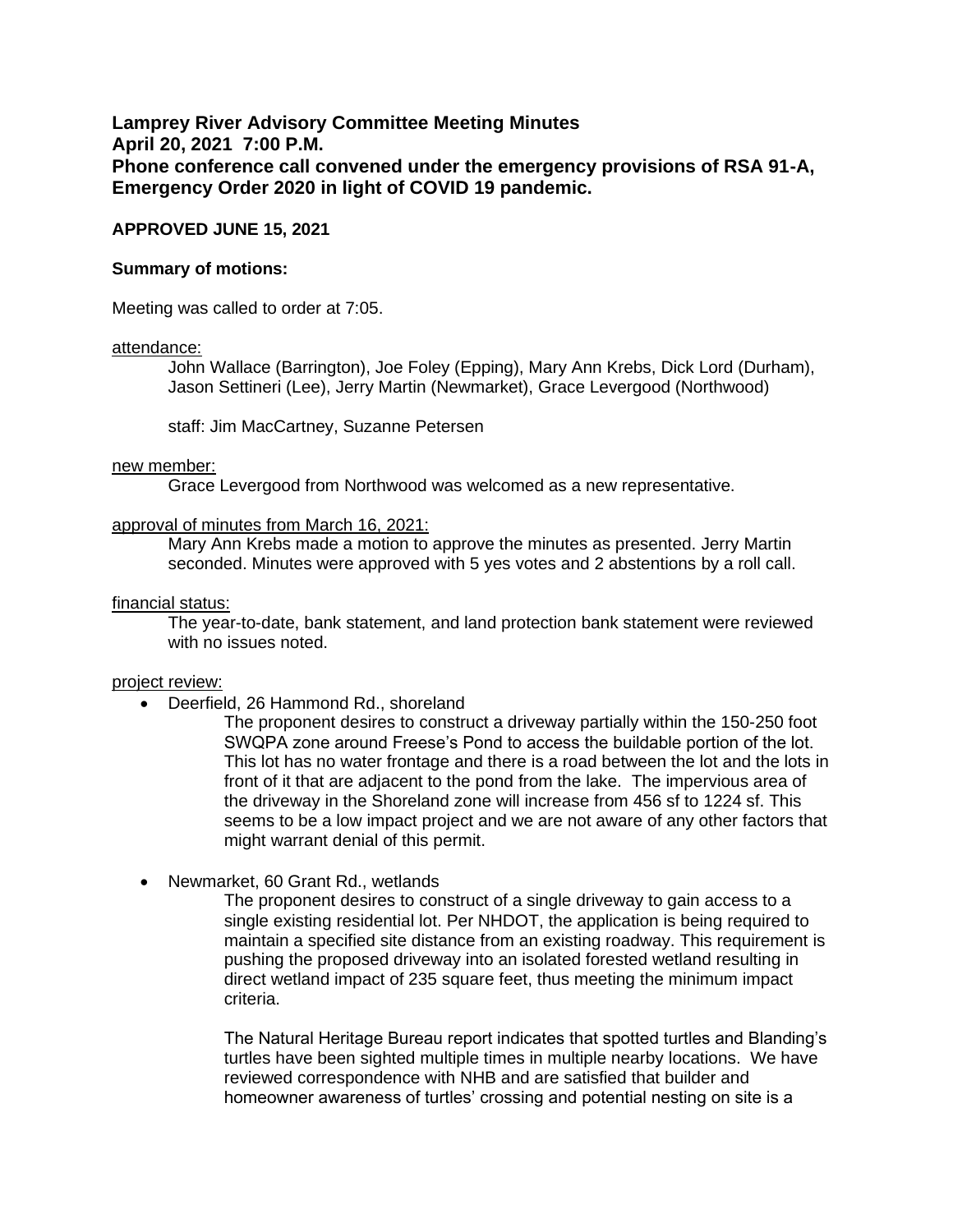reasonable action in light of unavoidable destruction of wetland habitat due to roadway safety concerns. We have no objections to the issuance of this permit.

other:

- Therese Thompson was unable to attend tonight's meeting, but she asked the following to be announced:
	- o She has moved to Raymond and is working on getting nominated.
	- o Another person from Raymond has plans to join the committee.
	- o The water level in Pawtuckaway Lake was this spring was really low.
	- $\circ$  Divers on Pawtuckaway Lake found another mass of variable milfoil on the South Channel this month. This is where they first found milfoil in the lake. This area is near the boat launch of the State Park and other waterfront camping sites.
- The Lee Public Canoe Access has some use issues: no handrails for the granite steps, nothing to grip at the bottom for boat entry and exit, paddlers are sliding boats on the ground and removing bank vegetation. The rec group has been discussing options such as adding a handrail, a canoe rail-track, and potentially an extra step at the bottom during times of low water. A suggestion was made to investigate boat rollers. Joe Foley and Grace Levergood volunteered to participate. Two former LRAC members will be invited to join, as well. A site visit and meeting will be arranged for May.

upcoming meetings and events:

- May 5, outreach, rec, history, wildlife workgroup meeting, 9:30 by phone
- May 18, LRAC meeting, 7:00 by phone

# adjournment:

Dick Lord made a motion to adjourn. John Wallace seconded. Meeting was adjourned at 7:25.

| rep                    | present | approve<br>March<br>minutes | Approve<br>Deerfield<br>PR letter<br>by<br>consensus | Approve<br>Newmarket<br>PR letter<br>by<br>consensus |  | adjourn<br>consensus |
|------------------------|---------|-----------------------------|------------------------------------------------------|------------------------------------------------------|--|----------------------|
| Foley, Joe             | V       | у                           |                                                      |                                                      |  |                      |
| Hall, Al               |         |                             |                                                      |                                                      |  |                      |
| Krebs,<br>Mary Ann     | у       | my                          |                                                      |                                                      |  |                      |
| Levergood,<br>Grace    | у       | a                           |                                                      |                                                      |  |                      |
| Lightbody,<br>Anne     |         |                             |                                                      |                                                      |  |                      |
| Lord, Dick             | v       | y                           |                                                      |                                                      |  | m                    |
| Martin,<br>Jerry       | У       | sy                          |                                                      |                                                      |  |                      |
| Miller, Kitty          |         |                             |                                                      |                                                      |  |                      |
| Raymond,<br><b>Ric</b> |         |                             |                                                      |                                                      |  |                      |

# **LRAC Phone Meeting April 20, 2021 Vote Tally**